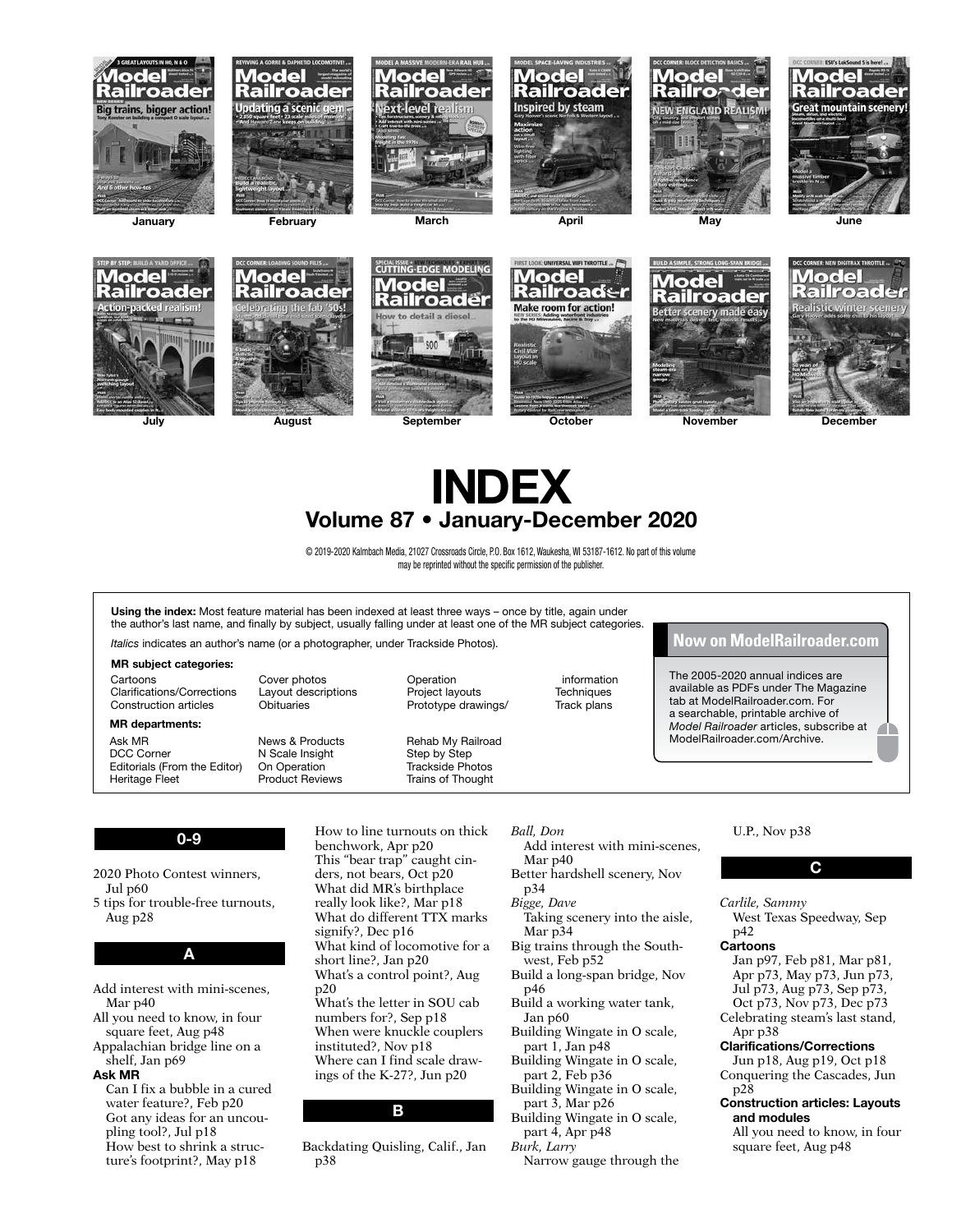Backdating Quisling, Calif., Jan p38 Building Wingate in O scale, part 1, Jan p48 Building Wingate in O scale, part 2, Feb p36 Building Wingate in O scale, part 3, Mar p26 Building Wingate in O scale, part 4, Apr p48 See also Project layouts Construction articles: Miscellaneous Digging into better tunnels, Jan p30 See also Step By Step Construction articles: Rolling stock and locomotives Detailing diesel locomotives, Sep p28 Freight cars of the '70s, part 2, Sep p54 How to populate passenger cars, Sep p60 Miracle in Monterey, Feb p30 Winter's project, A, Jun p50 See also Step By Step Construction articles: Scenery Add interest with mini-scenes, Mar p40 Add some chill to your next scene, Dec p34 Better hardshell scenery, Nov p34 Building Wingate in O scale, part 3, Mar p26 How to model a concrete team track ramp, Nov p30 Make a right-of-way fence, May p26 Meeting the scrapper's torch, May p34 Model an abandoned right-ofway, Mar p37 Taking scenery into the aisle, Mar p34 See also Step By Step Construction articles: Structures Build a long-span bridge, Nov p46 Build a working water tank, Jan p60 Building Wingate in O scale, part 3, Mar p26 Department store for Main Street, A, Sep p50 Make a mortar rubble wall, Jul p34 Model Spring Creek Trestle in N scale, Jun p38 Scratchbuild a big-city station, Jan p56 See also Step By Step Cover photos Dolkos, Paul: Mar Hoover, Gary: Apr, Dec Koester, Tony: Jan Marsh, Lee: Jun Nace, Forrest: Feb Oxnard, Tom: May Sassi, Lou: Jul, Aug Shron, Jason: Oct Stover, Brooks: Nov

Zuback, Bill: Sep

# D

DCC Corner

Block detection, why and how, May p54 DCC and sound for a Life-Like GP7, Apr p54 ESU's LokSound 5 is here!, Jun p56 Finally, a universal throttle we can love, Oct p52 Loading sound projects in sound decoders, Aug p54 LokSound for an Atlas S2, Jul p50 LokSound for a Baldwin sharknose, Nov p50 Look at the new Digitrax DT602 throttle, Dec p54 More solutions for shorts, Feb p60 Soldering at the small scale, Mar p60 Sound for legacy locomotives – F units, Jan p76 WOWSound for an HO scale Kato RS-2, Sep p62 Department store for Main Street, A, Sep p50 Detailing diesel locomotives, Sep p28 *Deuell, Donald M.* Build a working water tank, Jan p60 Digging into better tunnels, Jan p30 *Dodge, Andrew* Winter's project, A, Jun p50 *Dolkos, Paul* Fireballs and Alpha Jets, Mar p42 *Dziedzic, Jerry* See On Operation

### E

### **Editorials**

Best in model railroading, The, May p8 Delivering the hobby world to your door, Feb p8 Gift of a lifetime, The, Jan p8 Having a little fun with history, Dec p6 Introducing a new print and video series, Oct p8 Lumber plank teaches valuable skills, A, Aug p8 Old truths gain new importance, Jul p8 Planning a picture-perfect layout, Apr p8 Reader favorite returns, A, Nov p8 Take your modeling to a whole new level, Mar p8 We never stop learning, Sep p8 What inspires your modeling?, Jun p8 Enhance figures with decals, Jul p46

F

Fireballs and Alpha Jets, Mar p42 Freight cars of the '70s, part 1, Aug p32 Freight cars of the '70s, part 2, Sep p54 Freight cars of the '70s, part 3, Oct p44 *Fruth, Jon N.* Power pickups for rolling stock, Jan p35

G

*Getz, Charlie* Miracle in Monterey, Feb p30 Going home on the Piermont Division, Feb p42 *Grivno, Cody* Big trains through the Southwest, Feb p52 Detailing diesel locomotives, Sep p28 Look back at the MR&T's heritage fleet, A, Dec p32 North by North Western, Oct p30 See News & Products See Rehab My Railroad See Step by Step

# H-I-J

Half century on the Virginia & Truckee, A, Apr p28 Heritage Fleet Best of all possible worlds?, The, Jun p23 "Completely revolutionary new C-D scale and gauge, The," Feb p24 From classy brass to battery HO, Apr p24 HO boxed set explosion, The, Oct p23 M&Ms: Mountains and a Mohawk, Aug p24 Master custom builder Bill Lenoir, Dec p22 *Hiatte, Patrick* Modeling a modern-era rail hub, Mar p54 Ride the Frisco to St. Louis, Jun p44 *Hoess, Ron* Short cuts, Sep p36 *Hoover, Gary* Add some chill to your next scene, Dec p34 Celebrating steam's last stand, Apr p38 How to model a chain link fence, Jan p67 How to model a concrete retaining wall, Aug p46 How to model a concrete team track ramp, Nov p30 How to populate passenger cars, Sep p60

*Kawala, Dana* See Product Reviews *Kelly, Jim* See N Scale Insight *Klimoski, Thomas* How to model a concrete team track ramp, Nov p30 *Koester, Tony* Building Wingate in O scale, part 1, Jan p48 Building Wingate in O scale, part 2, Feb p36 Building Wingate in O scale, part 3, Mar p26 Building Wingate in O scale, part 4, Apr p48 Modeling space-saving industries, Mar p34 See also Trains of Thought

## L

Layout descriptions (by owner and name) Associated Model RR Engineers of Coshocton: Toledo, Walhonding Valley & Ohio RR (HO), Jul p38 Bone Valley (N), Dec p48 Boston & Maine (HO), May p36 Burk, Larry: Laurium, Mohawk & Brockway (On30), Nov p38 Carlile, Sammy: Santa Fe Hereford Division (HO), Sep p42 Chicago & North Western Northern Memories (HO), Oct p30 East Bluff Terminal RR (HO), May p28 Ferguson, Bob: Gauley & Shavers Fork (N), Jan p69 Four Corners & Five Lakes (N), Feb p52 Frisco Lines (HO), Jun p44 Gauley & Shavers Fork (N), Jan p69 Great Northern Cascade Division (HO), Jun p28 Hoover, Gary: Norfolk & Western of the 1950s (HO), Apr p38 Laurium, Mohawk & Brockway (On30), Nov p38 Marchand, Alex: Bone Valley (N), Dec p48 Marshfield & Old Colony (On30), Jul p28 Marsh, Lee: Great Northern Casdade Division (HO), Jun p28 Martell, Dale: Midwest & Southern Atlantic (HO), Aug p38 Midwest & Southern Atlantic (HO), Aug p38 Midwest Lines (HO), Dec p38 Moore, Brian: Quisling, Calif. (HO), Jan p38 Mueller, John: Chicago & North Western Northern Memories (HO), Oct p30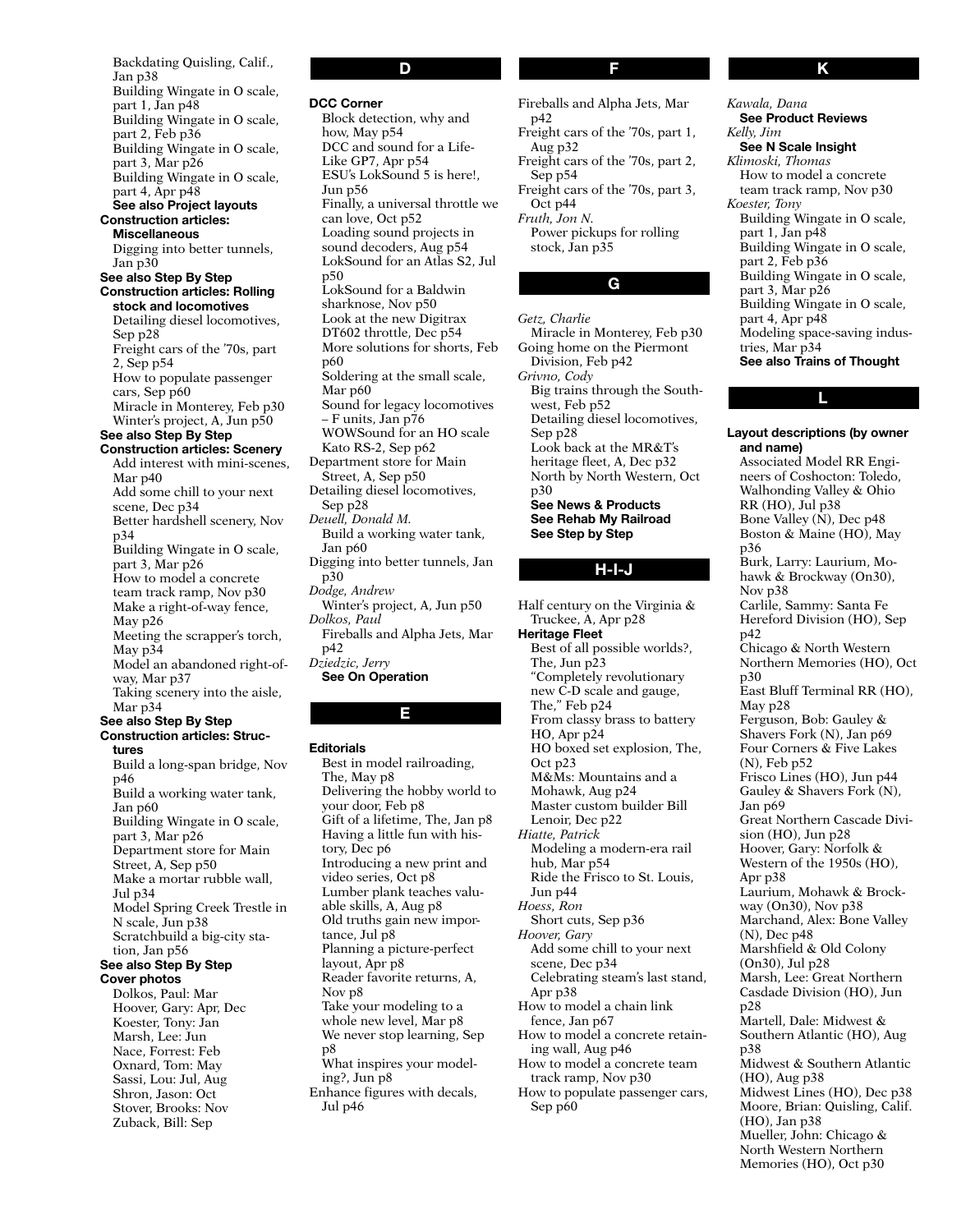Norfolk & Western of the 1950s (HO), Apr p38 Oxnard, Tom: Boston & Maine (HO), May p36 Peluso, John: Frisco Lines (HO), Jun p44 Piermont Division (HO), Feb p42 Plachter, Rolf: Midwest Lines (HO), Dec p38 Quisling, Calif. (HO), Jan p38 Radice, Thom: Western & Atlantic (HO), Oct p36 Santa Fe Hereford Division (HO), Sep p42 Schindler, John: St. Louis Junction (HO), Mar p54 St. Louis Junction (HO), Mar p54 Tindall, John: Four Corners & Five Lakes (N), Feb p52 Toledo, Walhonding Valley & Ohio RR (HO), Jul p38 Tolley, Donn: Virginia & Truckee (HO), Apr p28 Tylick, Mike: Marshfield & Old Colony (On30), Jul p28 Virginia & Truckee (HO), Apr p28 Visintine, Joe: East Bluff Terminal RR (HO), May p28 Western & Atlantic (HO), Oct p36 Western Maryland Blue Ridge Division (HO), Mar p42 Wolfe, Brian: Western Maryland Blue Ridge Division (HO), Mar p42 Zane, Howard: Piermont Division (HO), Feb p42 *Leone, Gerry* See Step By Step *Lewis, Dan* Model Spring Creek Trestle in N scale, Jun p38 Look back at the MR&T's heritage fleet, A, Dec p32

M

Make a mortar rubble wall, Jul p34 Make a right-of-way fence, May p26 *Marchand, Alex* Vistas from the new Bone Valley, Dec p48 *Marsh, Lee* Conquering the Cascades, Jun p28 *Martell, Dale* Transition-era favorites, Aug p38 *Matteo, Matt* See Cartoons *McNab, James* 5 tips for trouble-free turnouts, Aug p28 Meeting the scrapper's torch, May p34 *Miazga, Steve* Make a mortar rubble wall, Jul p34 *Mindheim, Lance* All you need to know, in four square feet, Aug p48

Build a long-span bridge, Nov p46 Miracle in Monterey, Feb p30 Model an abandoned right-ofway, Mar p37 Modeling a modern-era rail hub, Mar p54 Modeling space-saving industries, Mar p34 Model Spring Creek Trestle in N scale, Jun p38 Modeling the Civil War in HO scale, Oct p36 *Moore, Brian* Backdating Quisling, Calif., Jan p38 Mountains and Minute Men, May p36

# N

Narrow gauge switching action, Jul p28 Narrow gauge through the U.P., Nov p38 News & Products 2020-2021 train show updates, Sep p10 3rd annual International Toy Train Expo canceled, Jul p10 Atlas acquires HO, N tooling from True Line Trains, Nov p11 Birmingham (U.K.) out as 2022 NMRA host, Aug p10 Hartland Locomotive Works halts train production, Sep p13 Kato announces *20th Century Limited* in N, Aug p11 LGB painting raffle, Nov p10 Locomotives big at 2020 Amherst show, May p10 Many new items unveiled at Trainfest 2019, Feb p10 MTH to close in May 2021, Sep p10 NMRA cancels 2020 National Convention, Jul p10 O'Connell, founder of Chooch, to retire, May p10 Rapido Trains Inc. celebrates 15th anniversary, Apr p10 Rensselaer Model Railroad Society has moved, Jun p11 SoundTraxx celebrates 30th anniversary, May p13 Testor Corp. discontinues three paint lines, Aug p11 Walthers announces next HO name train, Oct p10 Walthers, Micro-Mark host model contests, Jun p10 *Nipkow, Kim* How to populate passenger cars, Sep p60 Meeting the scrapper's torch, May p34 North by North Western, Oct p30 N Scale Insight Body-mount couplers for Con-Cor auto racks, Sep p22 Bringing light into a black hole, May p20 Combining a century of expe-

rience, Nov p28

I met the enemy and he was me, Jan p24 Making "good enough" a little better, Mar p20 Simplifying body-mounting couplers, Jul p22

### O

### **Obituaries**

Besougloff, Neil, Oct p11 Klein, Theodore (Ted), Dec p10 Ozanich, John "Jack," Sep p16 Sebastian, Ronald J., Jan p11 On Operation Apples, appliances, and dynamite, Mar p69 Automatic Block Signals, Oct p60 Called for a Barlow Turn, Jun p65 Is my meaning clear?, Apr p63 "Make him come and get me," Feb p70 "Mojave, clear him up," Sep p71 Protection and authority, Jul p59 Reading rooms and rattlesnakes, Jan p86 Virtual operating sessions, Nov p58 What's behind all this?, Dec p63 Whistle talk, May p63 Writing a train order, Aug p63 **Operation** Building Wingate in O scale, part 4, Apr p48 *Otte, Steven* See also Ask MR See also Trackside Photos *Oxnard, Thomas* Mountains and Minute Men, May p36 Scratchbuild a big-city station, Jan p56

### P-Q

*Popp, David* See Rehab My Railroad Power pickups for rolling stock, Jan p35 Product Reviews: Cars, freight/ MOW 40-foot MILW boxcar, HO, Accurail, Dec p61 40-foot single-sheathed boxcar, HO, Walthers, May p61 4,180 Airslide covered hopper, N, Atlas, Jul p57 Berwick 7440 boxcar, HO, ExactRail, Mar p66 C&O steel-cupola caboose, O, Sep p69 General American G-85 intermodal flatcars, HO, Walthers, Oct p58 Gunderson (Greenbriar) Multi-Max auto rack, HO, Atlas, Aug p60

Apr p61

Gunderson Husky-Stack well car, HO, Rapido, Feb p67 NSC 5150 covered hopper, HO, Walthers, Apr p60 Penn Central 50-foot boxcar, N, Eastern Seaboard Models, Jan p83 PS-3 hopper, HO, Tangent, Feb p66 Thrall/Trinity 42-foot coil steel car, HO, ScaleTrains. com, Nov p54 TTX tri-level auto rack, N, Athearn, Oct p59 Product Reviews: Cars, passenger/multiple-unit NJ Transit commuter train, N, Atlas, Feb p64 NYC heavyweight coach, N, Micro-Trains, Jun p63 P-S New Haven diner, HO, Rapido, Jul p56 *Tippecanoe Rapids* sleeper car, N, RailSmith, Mar p67 Product Reviews: Locomotives, diesel Alco FA-2 and FB-2, HO, Rapido, Dec p58 Alco PA and PB, HO, Walthers, Jan p78 EMD GP40-2(W), HO, Atlas, Jan p80 EMD GP9, HO, Athearn, Mar p64 EMD SD35, HO, Atlas, Oct p56 EMD SD45T-2 tunnel motor, HO, Athearn, Apr p58 EMD SD50, HO, Walthers, Jul p54 EMD SD70ACe, N, Broadway Limited, Sep p66 EMD SD9, HO, Walthers, Feb p62 EMD SD90MAC-H, HO, Athearn, Sep p64 GE B36-7, HO, Rapido, Aug p56 GE C39-8, HO, ScaleTrains. com, May p58 GE C44-9W, N, ScaleTrains. com, Aug p58 MLW RS-18, HO, Rapido, Jun p58 Product Reviews: Locomotives, steam Canadian Pacific class H1d Royal Hudson, HO, Rapido, Oct p54 PRR 4-6-2 class K4s, HO, Broadway Limited, Jun p60 Russian Decapod 2-10-0, HO, Bachmann, Jul p52 Product Reviews: Miscellaneous Explorer with Model Railroad Expansion Pack, Dr. Duino, Dec p60 LocoFi 2 WiFi module, LocoFi, Sep p68 Static King static grass applicator, Woodland, Jan p82 Throttlepack 9950, MRC, May p60 Z21 Booster and Light Booster, Fleischmann/Roco,